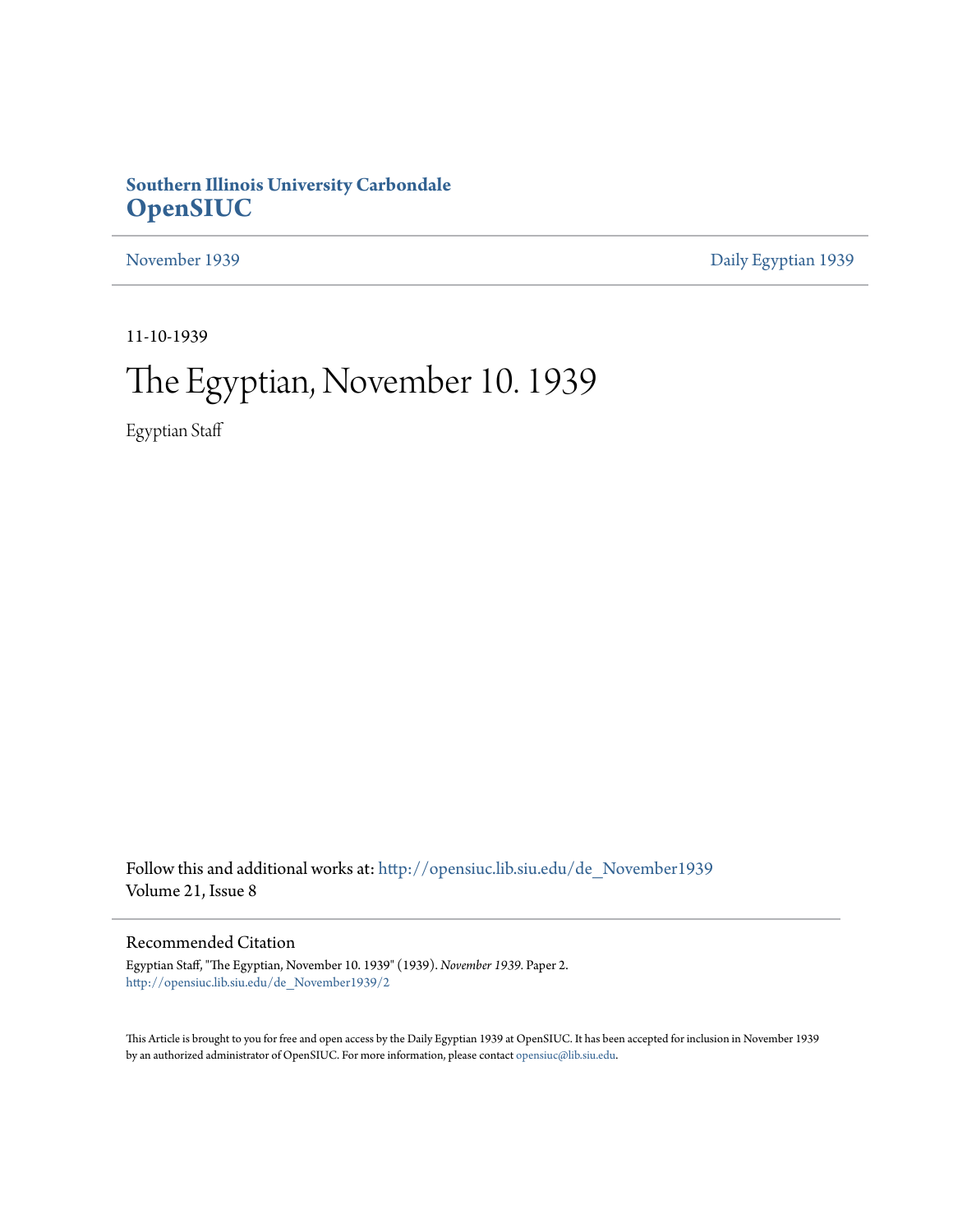



CARBONDALE, ILLINOIS, FRIDAY, NOVEMBER 10, 1939

**FRESHMEN NOMINATE COUNCIL MEMBERS** 

**FRESHMEN NAME** 

**CANDIDATES FOR** 

**STUDENT COUNCIL** 

**Election** to Select

**Four Representatives** 

Will Be Held Nov. 16

Ereshman class nominations were

 $[{\rm [Fe]aman \ class \ minimators were}] \label{eq:1} The system is a non-infty. The following, the fact that the target is a small distance, the target is a small position. The system is a small position. The system is a small position. The system is a 1/100. In the data, the system is 1/100. In the data, the system is less. By a 1/100. Let Figure 3.10s, 1/2/16. In the data, the system is 1/100. In the data, the system is 1/100. In the data, the system is 1/100. In the data, the system is 1/100. In the data, the system is 1/100. In the data, the system is 1/100. In the data, the system is 1/100$ 

NUMBER 8

## VOLUMN XXI. **BEALS PRESENTS LECTURE ON LATIN AMERICA Author Speaks to Students Concerning**

## **Coming Struggle**

The minimal mains at Peru.<br>
Hand first lined, Carleton Beals<br>
Lained first lined, Carleton Beals<br>
clarified the situation, and brought<br>
to the platform the findings of his-<br>
10. The platform the findings of the<br>
19218 of f

## **ROBERT FANER** Carleton Rack, in the lecture in WILL REVIEW Shroet and the State of Latin America," last WILL REVIEW Struggle for Latin America," last latin ( $\overline{RECENT}$  PLAYS) with the fundational electuring  $\overline{RECENT}$  PLAYS was consider Hale, Stief, Bowden

**Hale, Stief, Bowden**<br>
and Wakeland Will<br>  $\begin{bmatrix}\n\text{in } \mathbb{R} \\
\text{in } \mathbb{R} \\
\text{in } \mathbb{R} \\
\text{and } \mathbb{R} \\
\text{in } \mathbb{R} \\
\text{and } \mathbb{R} \\
\text{in } \mathbb{R} \\
\text{and } \mathbb{R} \\
\text{and } \mathbb{R} \\
\text{and } \mathbb{R} \\
\text{and } \mathbb{R} \\
\text{and } \mathbb{R} \\
\text{and } \mathbb{R} \\
\text{and } \mathbb{R} \\
\text{$ 

# Thus who wisk to strend the **CONFERENCE ON**<br>
schedules in the street street and **CONFERENCE ON**<br>
has so will find the only street and all the strength of the street of the street of the street of the street of the street o Mrs. Chandler Is **Featured Speaker**

of Regional Meeting

The regional meeting of the Hill-<br>nois Cynherence on Social Welfare<br>present-here has Tenslay morning with registration of attendants in<br>the old science buildings. Alter<br>number of the present state from the pair and the<br>num

is the platform the findaps of his platform in the same in the same in the platform of the platform of the same in Simple 1. The best in the same of the same in the same of the same of the same of the same of the same of

3. To advertise Southern Illinois, and the state of the state of the state of the state of the state of the state of the state of the state of the state of the state of the state of the state of the state of the state of



ATTENTION SOPHOMORES! ATTENTION SOPHOMORES<br>
Advanced registration for soph-<br>
advanced registration for soph-<br>
and students who are to regist<br>
a) as sophomores are asked.<br>
As a sophomore are stated.<br>
The multi-<br>
and multiple, for more defined<br>
t

## **PRESIDENT TALKS TO AMERICAN STUDENT UNION**

President Racon Publish space is the limit of the American Marcon, the American Suder in the form of the limit of the limit of the space. The end of the main of the control from the space of the main of the limit of the s President Rascon Pulliam spoke to

 $\begin{tabular}{|l|l|l|l|} \hline \textbf{Local Chapter of the American Stif.}\\ \hline search Union is not. & non-munit cell, 10000, 101000. & 1010000. & 1010000. \\ \hline \textbf{Chatter Infinite, data in the image.}\\ \hline \textbf{Commutate in the image.}\\ \hline \textbf{Sigma} & \textbf{P} & \textbf{Rho} & \textbf{P} & \textbf{Sinecc} & \textbf{O}'\textbf{NeI}, \\ \hline \textbf{Sigma} & \textbf{P} & \textbf{Rho} & \textbf{Sine} & \textbf{Sine} & \textbf{Sine}$ 

Southern Himsels incorporated Plans<br>
For Greenb Of Local Distance - FILM NOVIDAY | HUURSDAY NIGHT COLLEGES NEW MARRISE OF THE COLLEGES NEW AREA<br>
For Greenby Tot Colleges | Colleges | Colleges | Colleges | Colleges | Colleg John C Hall, Carnondale, Okawyille, Hugo W. Hasheider, Okawyille, C. 3. Anderson, Carbondale, James Fryn Harries. Du Quoin.<br>James Fryn Harries. Du Quoin.<br>Dale Warren. Du Quoin.<br>Thomas Jones. t nomas Jones.<br>William Horrel, Jonesboro.<br>Russell Mitchell, Christopher

Alten Sutton, Hurst.

Russell Michell, Christopher,<br>Clifford Ackennan, Du Quotn,<br>Jack Wintbrop, Du Quotn,<br>Harold Hornbostle, Steeleville,<br>Kenneth Poole, Carbondale,<br>William Cook, Carbondale,<br>Howard Lynch, Salem,<br>Alter Sutton, Hyret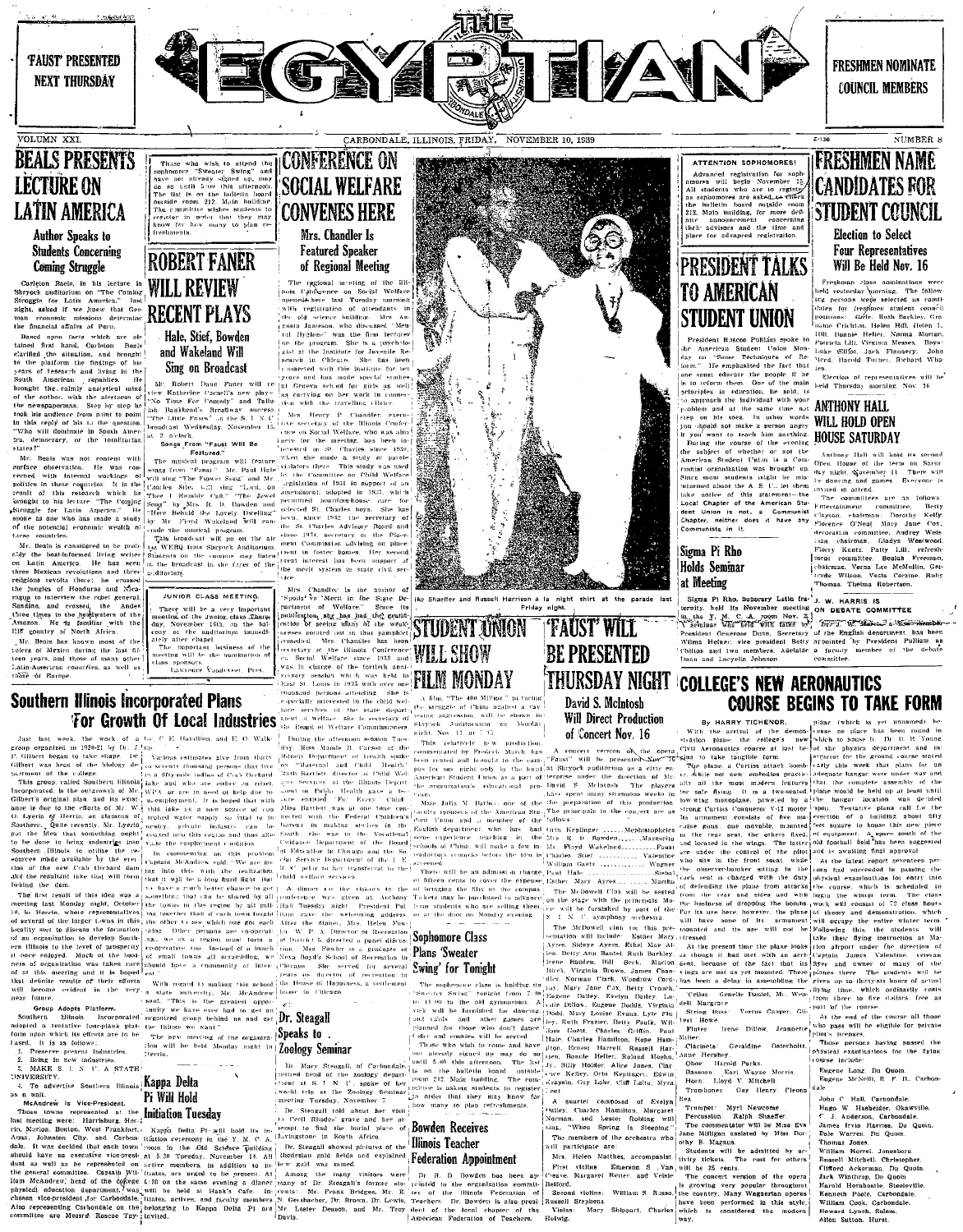| - Page Two                                                                                                                                                                                                                                                                                                                                                                                                                                                                                                                                                                                                                                                                   |                                                                                                     |
|------------------------------------------------------------------------------------------------------------------------------------------------------------------------------------------------------------------------------------------------------------------------------------------------------------------------------------------------------------------------------------------------------------------------------------------------------------------------------------------------------------------------------------------------------------------------------------------------------------------------------------------------------------------------------|-----------------------------------------------------------------------------------------------------|
| <b>SIERALP</b><br>CHARTER MEMBER ILLINOIS<br>COLLEGE PRESS ASSOCIATION<br>Entered as second class matter in the Carbondale Postoffice<br>under the Act of March 3, 1879.                                                                                                                                                                                                                                                                                                                                                                                                                                                                                                     | Le.<br>In<br>F<br>edu<br>ιO ε<br><b>ordi</b><br>le y                                                |
| Eller Tood, Garner, Chapter Miller Tood, Charles Miller Tood, Chapter Could, Harbert Guiler, The State South, The State State State State State State State State State State State State State State State State State State<br>F. Tichenor, Patricia Mercer, Polly Sweet<br>Salisbury, Ken Medley, Norma Morton, Gene Samuel, Anna Mae Stauley.<br>Ivarene Stratton, Charles Martin, Kutherine Mhace.<br>Controller and the Meridian Marian Controller and the Controller and the Controller and the Controller and the Controller and the Controller and the Controller and the Controller and the Controller and the Controller and t<br>unrd Stern, Esther McCambridge. | irdi<br>ning<br>mig<br>whi<br>T<br>:ort<br>.hei<br>rath<br>ınd<br>auel<br>tlas<br>utte<br>I<br>in ' |
| <b>SPORTS STAFF</b>                                                                                                                                                                                                                                                                                                                                                                                                                                                                                                                                                                                                                                                          | Zo                                                                                                  |
| <b>BUSINESS STAFF.</b>                                                                                                                                                                                                                                                                                                                                                                                                                                                                                                                                                                                                                                                       | 1                                                                                                   |
| Ackermnn.<br>Ruth Barkley, Lels Ruth Singleton, Robert Elliott, and Charles Davis.                                                                                                                                                                                                                                                                                                                                                                                                                                                                                                                                                                                           | :ch<br>500<br>F<br>he                                                                               |
| Derathy Stark.<br>Baird<br>Cleton                                                                                                                                                                                                                                                                                                                                                                                                                                                                                                                                                                                                                                            | : ۵                                                                                                 |

Member **BEPRESENTED FOR NATIONAL ADVENTIOING BY**<br>National Advertising Service, Inc. **Passociated Collegiate Press** Thiereiburgen al ge Publishers Representative<br>1801: AVE. NEW YORK, N.Y<br>1911: L. Lot Marias . t.u. Francus 420 MA Collegiale Digest

## Housing Goblin Obstructs Our Growth-

Before Southern Illinois State Normal University, with an efrollment increase of forty-two per cent in two years, can cross over the bridge from her present status to a liberal arts college she must face a two-headed goblin which threatens to obstruct<br>future progress. The goblin is a housing problem; one head represents the lack of rooming space off the campus, and the other<br>head represents lack of space on the campus to furnish desirable

rooms for all activities.<br>
Unless a way is figured out to circumvent the housing goblin  $\ldots$  ,  $\ldots$  ,  $\ldots$  ,  $\ldots$  , as agured out to circumvent the housing goblin may we not expect to come to a dead halt or perhaps to turn back?

The standards set up by the American Association of Teach-<br>ers' Colleges state with regard to student rooms, "Each teachers college or normal school shall make definite provisions to insure<br>for its students living conditions which provide proper safe<br>guards for health, morals, and mental efficiency, and shall foster a responsible type of citizenship and leadership on the part of individuals."

It appears doubtful that the present overcrowded conditions aptong student rooming houses "safeguard the health, morals and mental efficiency" of students, or that they "foster a re-, speasible type of citizenship and leadership on the part of indi

In future years, will Southern be stopped by the goblin and simply restrict further increase in enrollment, or will she pass by the goblin through expansion of present facilities by the cooperative method?

With regard to buildings on the campus, the standards set forth by the American Association of Teachers' Colleges state. "The location, construction, and care of buildings... shall be such as to insure hygienic conditions for students and teachers.

Health education students' holding class in the basement of Wheeler library is an ironic example of unhygienic conditions.<br>An additional building on or near the campus would obviate the necessity for continuing the use of undestrable quarters for the necessity for continuing the use of undestrable quarters for college activities. It has been suggested that the most feasible plan to follow is the one w building which now houses the training school available for col-<br>lege classrooms.--W. R. Rice.

## Army Seeks Recruits in Carbondale--

On Monday night Carbondale was the recipient of some new army propaganda methods—demonstrations with a searchlight<br>and an anti-aircraft gun. The young people of this city saw at immense concentrated stream of light searching a plane which moved across the sky. This demonstration was a planned stimtilus for the enrollment of the young men of our college and this in the army. city

Will our adventurous youths stop to realize that this exhibifrom was only an idealistic picture of life in uniform? Will have remember those who were unable to share the peace for which they fought in the last war? Can they forget the warnings of those who predict a more horrible and even more gruesome war than the last?

Young people should not be moved by these overly-attractive presentations of army life which lead to only one thing-death. -е. м.

## l's Promote Safety Education More Than One Respect

or the last several months S. I. N. U. has promoted a safety eation campaign. We have experts teaching students how<br>drive, but it seems that we need to be cautioned further in minery safety practices. For example, within the last few<br>inary safety practices. For example, within the last few<br>s we have been forced to hospitalize a young lady who fel or the carrot the campus because she was standing on the run.<br>The car on the campus because she was standing on the run. ht have cost her life and may yet leave a permanent effect ch we cannot predict.

THE EGYPTIAN

here are other careless habits which students can very easily rect and which make it difficult for drivers to safely pilot extra an on the campus roads. For example, the practice of<br>hering around open cars in the driveway, of opening car doors getting out on the driveway side, of congregating on corners<br>h as at Normal and Grand or at Illinois and Grand between ses or at intermissions and trying to thumb rides or just ending to social duties is extremely hazardous.

believe that we ewe it to curselves as intelligent adults to what we can to discourage these practices. Se praesises.<br>
Student Health Service.

## plogy Seminar Plans Open House—

.<br>Incther example of S. I. N. U.'s attempt to serve the high gols of Southern Illinois is the biology open house which the

some or someoner is planning for next spring.<br>'ogly Seminar is planning for next spring.<br>'celing that biology as a science is basic and very important Seminar intends showing in what ways information obtained zcology and botany may be applied. Local high schools will solutions of the Seminar wish to foster an interest in zoology<br>Members of the Seminar wish to foster an interest in zoology

and became in the high schools as well as in the colleges, and<br>will try to interest as many high school students as possible in

Assembt in the open base mean solutions as possible in the Concert control of the control of the control of the control of the control of the control of the control of the control of the control of the control of the cont

 $\begin{minipage}[t]{0.99\textwidth} \begin{minipage}[t]{0.99\textwidth} \begin{minipage}[t]{0.99\textwidth} \begin{minipage}[t]{0.99\textwidth} \begin{minipage}[t]{0.99\textwidth} \begin{minipage}[t]{0.99\textwidth} \begin{minipage}[t]{0.99\textwidth} \begin{minipage}[t]{0.99\textwidth} \begin{minipage}[t]{0.99\textwidth} \begin{minipage}[t]{0.99\textwidth} \begin{minipage}[t]{0.99\textwidth} \begin{minipage}[t]{0.99\textwidth} \begin{minipage}[t]{0.99\textwidth$ 



By W. R. RICE.<br>Tucked away on the sheives of<br>Wheeler library are many dust-laden Wheeler library are many durindent in<br>the value of the value of the stationary and erudinosity and the These children, born in legitimacy, were<br>presented to the boards of the control of the boards of many university<br>and t

After acceptance by the hoard they were deposited in the files of the<br>socal library, there to remain unmoested except perhaps by some inmitable worm chapte worm.<br>The value of these theses is al-

The value of these theses is allowed the context costally ignored by those of us<br>calculated by those of us<br>above recept is also are more pitter in an application. The general upon getting<br>in education. The general of windo One such dissertation written by

Mrs. Wanda N. Gum contains a num Mes. Wanda N Gum contains a num<br>ne polem which mest contain a number of tertile suggestions upon a<br>next contain which mest of un must<br>acceliate a number of the simulation of the simulation<br>when should one decide? In high<br>a

A. B. Crawford, aller a survey at National Chiversity, concludes that of the tactors related to academic distribution to the tactors related to academic distribution of the tactors of the set of the set of the set of the s

Except by content on the fact of the same of the same in the same of the same in the first method of the first end in the same of the same in the first scale of the same of the same of the same in the same of the same of

*CD* WENR STUDENT COUNCIL

Friday, November 10, 1939



PROBABLY THE ONLY SOLUTION

## **Sharps and Flats** By PEGGY DEAN.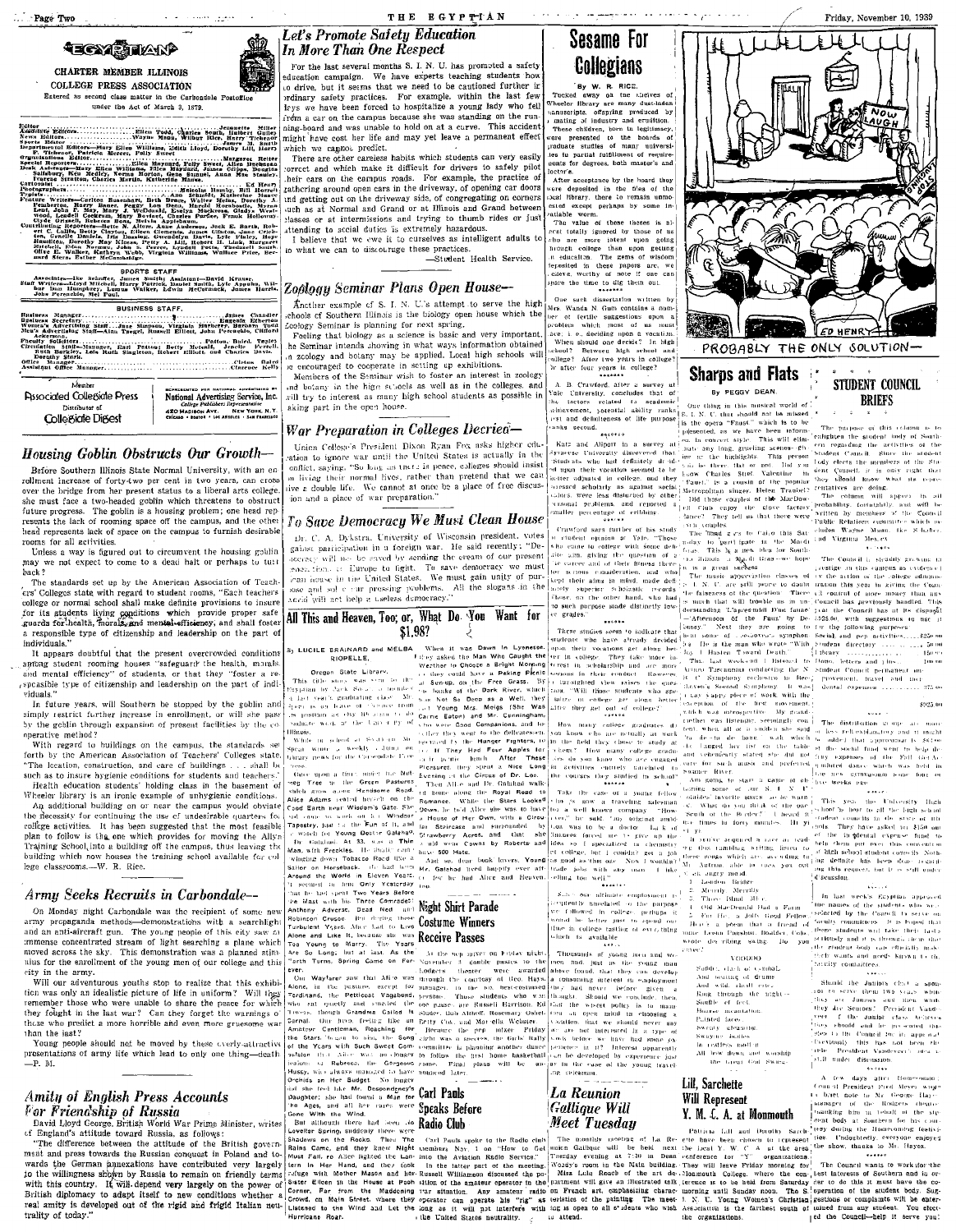## **Dr. Joseph Van Riper Does Some** Notable Work at University of Michigan



## Mrs. H. P. Chandler Speaks Before Regional Meeting of Social Welfare Conference

Fig. 16 and 16 and 16 and 16 and 16 and 16 and 16 and 16 and 16 and 16 and 16 and 16 and 16 and 16 and 16 and 16 and 16 and 16 and 16 and 16 and 16 and 16 and 16 and 16 and 16 and 16 and 16 and 16 and 16 and 16 and 16 and

so that they are made effectively

| SPECIAL TO STUDENTS             |  |  |
|---------------------------------|--|--|
| ٩                               |  |  |
| Enjoy a ride on a caddle horse. |  |  |
| Instructions for beginners      |  |  |
| Special rates to students,      |  |  |
| Jack Cox's Riding Academy       |  |  |
| Telephone 371L                  |  |  |
| ċ<br>Just North of the Campus   |  |  |
|                                 |  |  |



| <b>FOR FINE PHOTOS</b>                               |
|------------------------------------------------------|
| 2 Photos size 8x10\$2,95                             |
| Combinations of these sizes may<br>be had at \$2.95. |

**Prices 1-3 Higher During December** All Photos in Beautiful Folders

Don't be fleeced by traveling Photo salesman. BUY BETTER AND CHEAPER AT HOME

Come In and Talk Photography **Cox's Studio** 3021/2 South Illinois Ave. Carbondale

# **Student Opinions**

THEM DAYS IS

**Notable Work at University of Michigan**<br>
By POLLY SWEET.<br>
The past meant of Michigan context the reason of Michigan context interests of Michigan context interests in the context of the past interests of the set of the s

**Ballist** We hoys of the rurat areas feel that the blame for the campus dis-

Figure Conference<br>
Mational Isolation<br>
National Isolation<br>
National Isolation<br>
National Isolation<br>
National Isolation<br>
National Isolation<br>
National Isolation<br>
National Isolation<br>
National Isolation<br>
National Isolation<br>
Nat

www.cometers.cometers.com<br>-- A Working Student.<br>-- A Working Student. remarked the lawyer, rubbing his<br>"iands, "how, gentlemen, was chaos produced?'

## **McAndrew Addresses** Regional Welfare Conference Nov. 6

MR. HAL HALL Mr. William McAndrew spoke be-**EXECUTE:** The animal measure we were the set of the Bill-<br>
There's the one about the student<br>
nois conference on Social Welfare who was rather poor in bistory<br>
on the subject, "Why Play?" in East was just before the Clai

J. T. KIMBALL

What the call said to the  $\mathfrak{sl}(\cdot)$  "Is my 'fodder' in the<br>re?"

## ANNOUNCING THE OPENING OF THE

**JELLY BOWL** West of the Campus West Chautangua, Behind Billiard Parlor.<br>Open Every Night, 8:-10:30, Except Friday and Saturday Sodas<br>Everyone Welcome Dancing Candy EUGENIA LENEE, Mgr.



**STARK** 

.<br>European figure) as they posed for practice shots of Fotos Club members<br>at their meeting Nov. 1,

OF FACULTY

THE ECYPTIAN

# **GIVES UNIQUE**

## **EXAMINATION SCHEDULE**

Due to the extra daily class period it has been necessary to for<br>new final examination schedule. The following schedule has been<br>I by the Council of Administration: ed by the Council of Administration<br>WEDNESDAY, NOVEMBER 29<br>1st hour classes 7:30-10:30 THURSDAY, NOVEMBER 30

Srd hour classes<br>4th hour classes 7:30-10:30 classes  $10:30 - 1:30$ 10:30-1:30 2nd hour cienco<br>6th hour classes 1:30-4:30 7th hour classes  $1:30-4:30$ FRIDAY, DECEMBER 1.<br>hour classes 7:30-10:30

Page Three

5th hour classes<br>8th hour classes<br>9th hour classes 7:30-10:30<br>10:30-1:30<br>1:30-4:30

Regular classes are expected to hold examinations for only two of the three hours. In other words, a four-hour course the first period should be through at 9:30. In the case of dovestilled courses coming the same hour thr

## N. Y. A. Initiates **Community Conferences**

.<br>The National Youth Administratio The National Youth Administration<br>is initiating conferences with lo-al<br>community leaders throughout the<br>l'uited States to stimulate omploy-<br>nunt of youth in private industry. It was announced recently by NYA Admistatrator Aubrey Williams.

ministrator atmospherical contenents will be an<br>impact in various clies in each state<br>through the Sutte Youth Administration<br>for and will bring together employ-<br>(i.e. and business une, labor ieaders) esty officials, educators, clergymen<br>employment and personnel managers

local employment service representatives and local relief officers. Discus

sions will center on job opportuni-

DR. J. A. STOELZLE Optometrist<br>211 $\frac{1}{2}$  South Illinois Ave. Phone 112 Carbondale

ties, training for jobs, and establish and the community of the contract factories to<br>planet of more adequate facilities to<br>pid youth find employment," Mr.<br>Williams stated.

JOHNSON'S **RED POLCORN MACHINE**<br>Pop-Corn - Caramel Corn<br>Se per bag 10c & 25c cartons





## PATRONIZE A FELLOW STUDENT

MENIO

| ---------                                             |  |
|-------------------------------------------------------|--|
|                                                       |  |
| Skirts, C. P. $\dots \dots \dots \dots \dots 30c$ up  |  |
|                                                       |  |
|                                                       |  |
| Coats, C.-P. $\dots \dots \dots \dots \dots 60c$ up   |  |
| Formals, C.-P. $\dots \dots \dots \dots \dots$ \$1.00 |  |
|                                                       |  |



**LADIDO** 

# **MEMBERS**

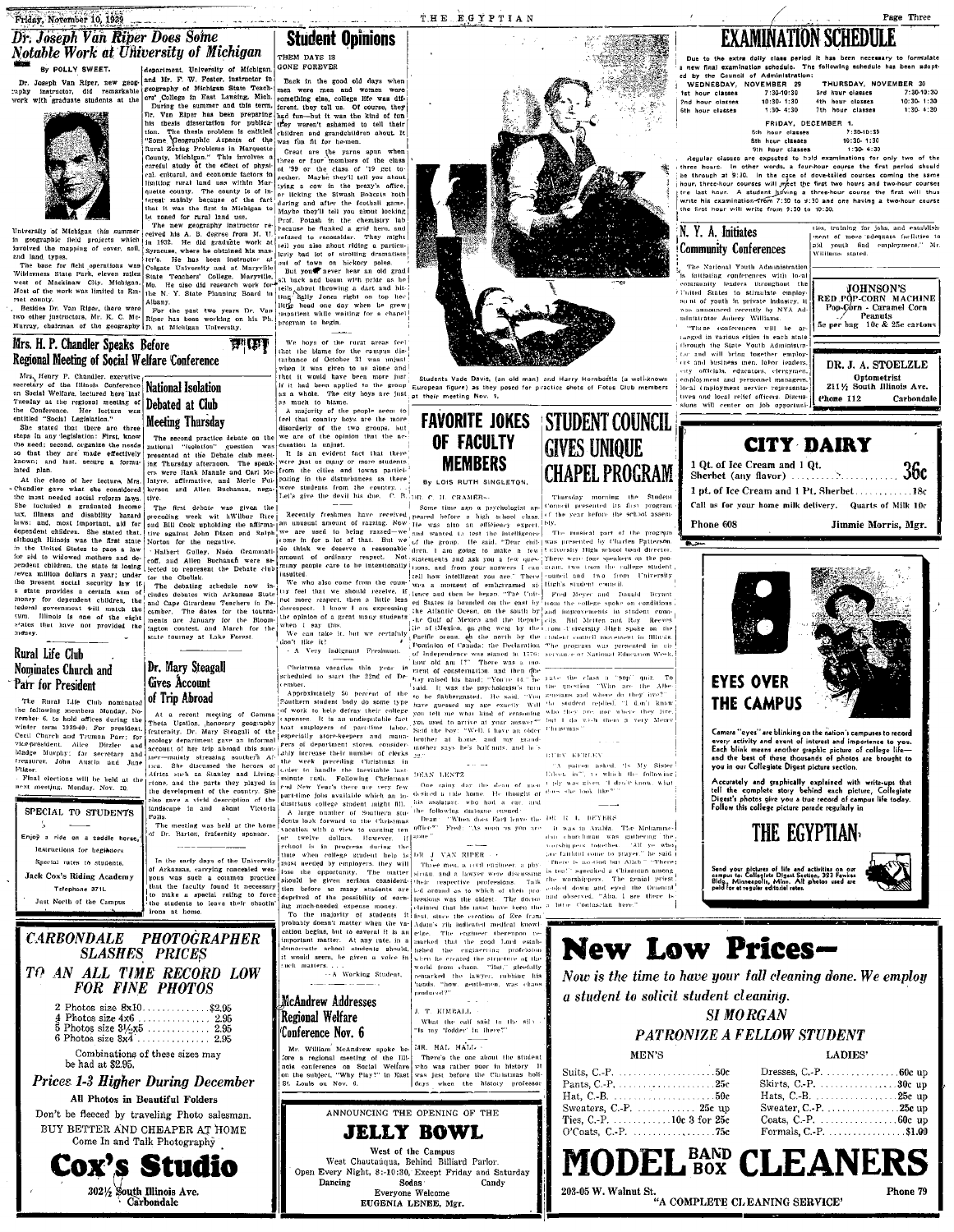Page Four **FRENCH STUDENTS** 

## **WILL BROADCAST TARTAUFFE MOLIAU**

A group of French students will broadcast the famous French play, "Tartautic Moltsu," over the radio tome time in December. The group will meet at the home of Dr. Vera Ted Shawn took his company male dancers to the campus of the University of Illinois Thursday, Nov. 9. for a presentation of "O Liberjad," a three-act anga of Aztec and Peacock on Wednesday to read the .<br>American history All of the dances were Shawn's

## **BEYER ADDRESSES HISTORY CONFERENCE** AT URBANA NOV. 4

Somewheat are better and Puplis?"<br>
Serve the Needs of Teachers of this same hallet at Carangie and, and Puplis?"<br>
New York, in February, 1940. Activities at the conformer will it<br>is the Carangie and Servers of the program Dr. R. L. Royan addressed the off-Dr. R. L. Boyr addressed the aft-<br>crime of the diffusion convention on convention of college and third<br>will result in the state of college and the state is<br> $\mathbf{u}$  and the state of the state of the state of the<br>crime of t are dances, opening with the story<br>of the slaughter of Montezuma's<br>chieftains and closing with a dance<br>of the "forty-niners."

Lorraine Ditzler Mr. Cherles Pardee and Mr. John Wright also attended the confer **Is 4 H Club Delegate** 

# **Students Present**

Students Present and Minister and Minister and the content and the latter of the set that the content is the set of the latter of the based of the set of the set of the set of the set of the set of the set of the set of t

to Eldorado Woman's Club

Dr. R. D. Bowden was a meet<br>
Speaker at a meeting of the 44th<br>
destrict of the Woman's Club af<br>
destrict of the Woman's Club af<br>
Fidencie basis Theodory afternoon.<br>
The title of his lecture was: "How<br>
Can We Maintain Democ

DR. SITTER  $D$  entist



## **Special Plate** Lunch 25c

This fall's smartest

V.

fancy shirts \$2, up

Arrow's Style Scouts roam the face

of the earth endlessly - secking smart, new shirt patterns to make<br>you look your handsomest. Arrow

tailors its finds of the season

into handsome shirts, complete with

Arrow's inimitable collars and Arrow's unique Miroga better fit. Come in today and take your<br>pick of the newest Arrow "bell-ringers." And gather

a famous Arrow white or two as well. All<br>inforized Shrunk, fabric shrinkage less than 1%.

J.V. WALKER & SONS

**ARROW** 



Shawn Dancers

of U. of Illinois

Annear on Campus

own creations, set to injusic by his composer-accompanist, Jess Meeker,

Shawn presents three performances

to Chicago Conf.

Note that the Pattern of the Pattern of the Control of the Control of the Control of the Control of the Control of the Control of the Control of the Control of the Control of the Control of the Street of Street Control of project champion and has several placings in the juntor division of the placings in the junior division of the<br>right fair. She has held offices in<br>her local club and in the Jackson<br>County Federation.

# P.-T. A. Sponsors

 $\begin{tabular}{l|c|c|c|c} \hline \multicolumn{1}{c}{\textbf{if High School}} & \multicolumn{1}{c}{[Wist}(l) is $ & $M$-partial. \begin{tabular}{ll} \multicolumn{1}{c}{\textbf{if High School}}\\ \hline & \multicolumn{1}{c}{\textbf{if High School}}\\ & \multicolumn{1}{c}{\textbf{if String of the plano.}}\\ & \multicolumn{1}{c}{\textbf{if String of the plano.}}\\ \hline & \multicolumn{1}{c}{\textbf{if String of the plano.}}\\ \hline & \multicolumn{1}{c}{\textbf{if String of the Planck} \\ \hline & \multicolumn{1}{c}{\$ 

 $\begin{array}{c}\n\text{true} \\
\text{Yoney} \\
\text{Goes.}\n\end{array}$ 

Fug at the school in connection whis<br>
[National Education Wext Connection whis  $\sum_{k=1}^{\infty} \frac{1}{k}$  (The parents assembled in the number of the school of the school of the school of the school of the school of the part a

mately two hours for giving

policant pposent. These tests are now one of the Moving Pictures at these rests are now one or to<br>portual requirements for admission<br>to a medical school at the college.

Cornell University has haunched a<br>broaded to determine whether critical<br>distributing about social problems can<br>be developed in high school pupils.



 $\bf Y$ OU hold in your hand a bit<br>prescription. It represents his experienced counsel and accommission for<br>example in the distribution of the compounding state and the compounding<br>of the represented of the compounding state aleration; you want only trests,<br>potent drugs. And, finally, you<br>want to pay only a *fair* price.<br>On this hasis, we invite your<br>prescription business. Askyour<br>Doctor about us.

**CLINE-VICK** DRUG CO.

THE EGYPTIAN **ALLYN TEACHERS Cossack Charas STUDY CONFERENCE** Mr. W. G. Cisne, principal of Allyn<br>Training School, bas announced he<br>will take a group of tonchers to<br>Evanston next Thursday, Friday and

**WILL ATTEND** 

Saturday. Nov. 16, 17 and 18, to at tend the "Study Conference on Su-

pervision and Lendership" sponsore

by the Illinois Association of Supe by the illinois Association of Super<br>vision and Directors of Instruction.<br>The theme of the conference will<br>be "How May Supervision More Ade"<br>quately Serve the Needs of Teacher<br>and Pupils?"

**Students and Faculty** 

Appear on Program at Good Luck Party

Several streets and faculty members were among those who took part in the program at the Good

nck glove factory party, which

Onens U. of L's Winter Series Entertainment Course Week of Nov. 13

The winter entertainment course  $\blacksquare$ <br>The victor entertainment course  $\blacksquare$ <br>
at the University of Illinois opened able distring the weak of Norsman 134<br>
recently with the singling of the Don 1839, from the S, I. N. U. F Cosakck male chorus, directed by  $\mu$  and  $\mu$  films interd in the Service Serge Jaroff.<br>
Surge Jaroff. The films of the set of the served man-<br>  $\mu$  and  $\mu$  and  $\mu$  and  $\mu$  and  $\mu$  and  $\mu$  with  $\mu$ <br>  $\sigma$  in the ser

Proof of their popularity is found dietoe.<br>
In the arrangement by which they present and the strain of the strain of the strain of the bilited States. A drawing room  $\star$  Animals of the Zoo.<br>
the United States. A drawing give a daily concert for the passen .<br>Bera

## **Future Teachers of America Hold Initial Meeting**

Free transfer and the mediate and the state of the state of the state of the Faure Theorem and the Faure Theorem and the property of the Faure Theorem and the endemonion of a beat of the endemonion of the state of the stat continuan for the start of the meet-<br>ing and Wester Reynolds was sieded of by vote as chairman pro-tempora.<br>He asked to: nominations for security pro-tempora and Charles Parcies.<br>Inty pro-tempora and Charles Parcies.<br>Jr., ay was appointed to draw up a sug<mark>.</mark><br>gested constitution and by-laws for the next meeting. The next meeting will be held Wed

The next meeting will be held Wed-<br>recently in Fig. at 6,45 p. m.<br>in room 214 of the Mini building.<br>Those who wish to become charter<br>terminers should be present and pay)<br>their dross. The one dollar dues en-<br>titles the mem of the ESSA, choice of the own library<br>the right to wear the F. T. A. plu<br>the right to take part in the organiza the right to take part in the organiza-<br>
(on's projects' and conferences, and<br>
the right to refer to his mombership<br>
when applying for a' position. In addition, the Puture Teachers of America<br>
cut chapter receives a libra

Combined with the program of the<br>notional F. T. A .will be an education of seminar.

Therember when the principal, J. H. American Medical Collegers, here at Shart- and Mercury and Heating SERIES:<br>
[sering, will present a graphic pictom scheme at Shart- and Heating Medical to be taken at Shart- and Heat of<br> At the meeting next Wednesday PHYSICS SERIES:

of one dollar is required from each  $Y.$  M, C, A, Sees

# Meeting Nov. 7

Maxim pletures of Europe were The Percussion Gran, Navim pletures of Europe were The Percussion Gran, V. M. C. A. Tuesday night, New 7. Pole Vault.<br>
The intetimes were obtained through VOCATIONAL. GUIANCE SERIES:<br>
The int

Princeton University was the first Princeton University was the first<br>reloci to abolish rules requiring at-<br>relocations at classes.<br>The pidest state militersity build-<br> $\pi$  in North America is at the University of North Carolina.

Library, Releases | Film List For

sic, longing of tok somes, and the peculity produced for clusteroon uso. This is the some scontinuous criterial of Consack war Descriptive matter may be obtained consack consect memorials. Case they trevel between engage-

Gray Squirrel.<br>Navajo Children \*Pouttry on the Farm A Boat Trip. IUMAN GEOGRAPHY SERIES: Shelter.<br>\*Clothing. Conservation of Natural Res<br>\*A Backward Civilization. The Development of Transport on.<br>The Wheat Farmer.<br>\*Navajo Indians.<br>\*People of Mexico. PLANT LIFE SERIES:<br>Plant Growth. \*Roots of Plants

Theorem Plants.<br>Leaves.<br>\*Flowers at Work<br>\*Seed Dispersal.<br>Fungus Plants. **NUMAL LIFE SERIES:** 

The Freg.<br>The Freg.<br>\*How Nature Protects Animals

"How wature Protection"<br>Tiny Water Animals<br>Betterflies.<br>Pond Insects. Spiders.<br>The House Fly. The House Fig.<br>
HUMN BIOLOGY SERIES:<br>
Body Defenses Against Diseas-<br>
The Heart and Circulation.<br>
"Mechanisms of Breathing.<br>
The Nervous System. Digestion of Foods. Explored at Four-<br>Fine Earth in Motion.<br>"The Solar Family,<br>Exploring the Universe.

Explored The Universe.<br>
Explored SERIES:<br>
The Work of the Atmosphere.<br>
The Work of Rivers,<br>
Upological Work of Ree.<br>
Monutain Bulking.<br>
Victorios in Action.<br>
The Weating Away of the L.<br>
The Weating Away of the L.<br>
The Weat

"Press SERIES:<br>"Fandamentals of Acoustics.<br>"Fundamentals of Acoustics.<br>"Electrostatics.<br>"Sound Waves and Sources.<br>"Light Waves and Their Uses

COMBALA C SERIES:<br>"Oxidation and Reduction.<br>Melecular Theory of Matter.<br>Electrochemistry. MUSIC SERIES: \*The Symphony Orchestra The String Choir **\*The Brass Choir** 

"The Brass Covers"<br>"The Woodwind Choir.<br>"The Percussion Group

Development of Transportation -<br>sound. To be shipped Nov. 19: for<br>use Nov. 13: to be returned Nov. 14 Yoke of the Past-silent. Nov. 10.<br>Nov. 13; Nov. 14.

Care of the Teeth-sitent. Nov. 11: Nov. 14: Nov. 15. Electric Power in the Southern Esecute Power in the Southern Applemental Data<br>palachians—silent, Nov. 13, Nov. 15, Nov. 16, Breathing—silent, Nov. 15, Nov.

**OUR NEW** 

**BANQUET ROOM** 

Up stairs Is Now Open for Southern Students.

We will announce our menu in the local daily.

Hank's Luncheonette

Friday, November 10, 1939 Simfonietta Gives MacLANE ATTENDS Program at HIGH SCHOOL Shurtleff College **CONFERENCE IN URBANA SHIFTICHE LOREGE CONFIGUATION CONTROLL IN UNBERVALUE TO THE ST. LOOD SIMURE IN THE STATE IS an Explicit Loop of STATE LOREGE AND SYSTEM STATE IS a location of the physical state late of the state late of the state of the** Cierus of cancago, and C. H. Me.<br>Cier of the physical education de-<br>purtment at the State University of By the Lake  $\begin{tabular}{ll} \hline \texttt{By the Lake} & \texttt{Pint} \\ \hline \texttt{By the Lake} \\ \hline \texttt{Heptant, Danc} & \texttt{lowu}, \texttt{Mis and the Student model} \\ \hline \texttt{Hepbant, Danc} & \texttt{low} \\ \hline \texttt{Mspant} \\ \hline \texttt{Mspant} & \texttt{Mis, input after by the Gil-*i* (a) the full' Ahtelic-*i* (b) the final function. This is of particular in the *i* (b) the *ii* (c) the *iii* (d) the *iii*$ By the Lake<br>In a Cavaran Nocturne<br>Valse Parade Finale Finale<br>The presentation, the first of a series<br>of programs for ShurileC+ students<br>was open to the public. C. A. A. Officials Will Inspect Airports: For the internal of the dying fields is a subsection of the dying fields is also M. L. Eugent, direct or of the basis Al. L. Eugent, directed or the Changing internal considered are the Changing internal considered are th 13. Nav. 16.<br>
14. Nav. 16.<br>
14. Nav. 16.<br>
14. Nav. 16.<br>
14. Nav. 16.<br>
14. Nav. 16.<br>
14. Nav. 16. Nav. 16. Nav. 16.<br>
14. Mater – May 17. Nev. 16.<br>
14. Nav. 16. Nav. 17.<br>
15. Nav. 16. Nav. 17.<br>
15. Nav. 17.<br>
15. Nav. 17.<br>
17





We have a fine selection of new shirt patterns. Values you would not think of finding anywhere.

Our store will be leosed Saturday, Armistice Day, but we will remain open Friday 'till 8 o'clock.

**Cut Rate Dept. Store** 





**BERRY'S Quality Groceries** and Meats 601 W. College - Phone 286 **SEE** 

COX'S For a New Line of Ladies' and Men's

**SWEATERS** 

Final selection of one The structure of the state of the state of the Chirenesty of Himois' state<br>of the Chirenesty of Himois' state<br>fiving program will be announced<br>fiter inspection of the Alying Belds

Syaretylene Flame -silent Nuv<br>.58, 17, Nov, 18, it is otten possible to use











 $\frac{1}{\text{The}}$ 

attendance was the highes so far this term, thirty-five boys be

-19

**RELIABLE**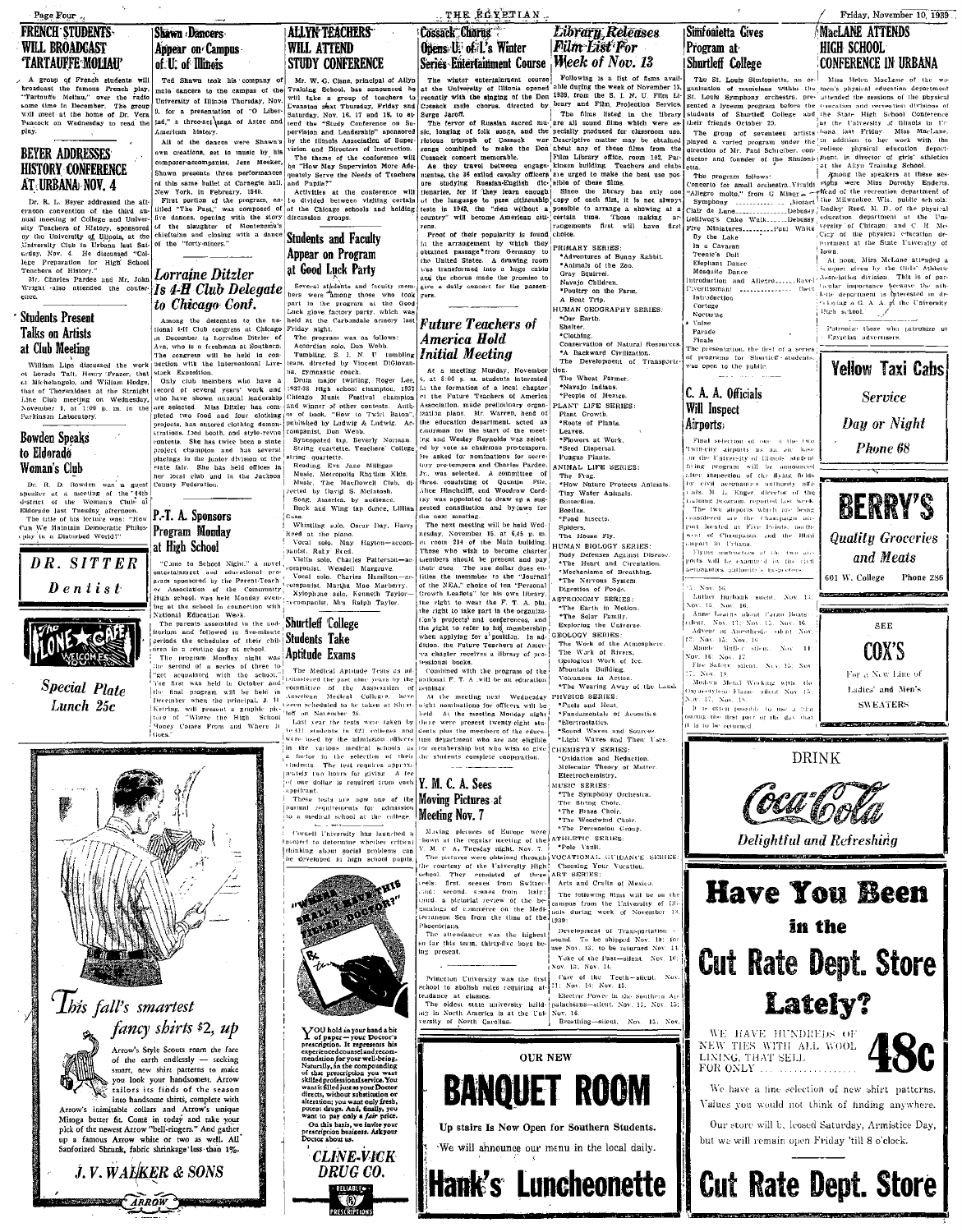

 $\begin{tabular}{|c|c|c|c|c|} \hline & \multicolumn{3}{|c|}{\textbf{I} \textbf{R8888}} & \multicolumn{3}{|c|}{\textbf{C} \textbf{R8888}} & \multicolumn{3}{|c|}{\textbf{C} \textbf{R888}} & \multicolumn{3}{|c|}{\textbf{C} \textbf{R888}} & \multicolumn{3}{|c|}{\textbf{C} \textbf{R888}} & \multicolumn{3}{|c|}{\textbf{C} \textbf{R888}} & \multicolumn{3}{|c|}{\textbf{C} \textbf{R888}} & \multicolumn{3}{$ Carbondale-Harrisburg | Foundes Own tambles **COACH LINE nstovere** Busses to Herrin, Marion,<br>Harrisburg, West Frank-<br>fort, Christopher. Opponents' fumbles remement Busses for Special Occasions

Earl Throgmorton, Prop.<br>Phone 992-X **FLORIST** OUR FLOWERS P **PLATE LUNCHES, SANDWICHES AND FOUNTAIN DRINKS** 

 $\ldots$  . . . . . . . . . 0

**BUZBEE** 

**Carter's Cafe** AT CAMPUS ENTRANCE

Fifth period Str cuant. 26-8; Schraeder deceated Bea- $\rm{char}\, 14.5$ 

Beacham 0. Lipe +2.<br>Schroeder+ 2

sgigg — ).<br>Eighth period - Hand defeated Mol- $Hearden-2$ 

Dilloy Hand 2.<br>Moftiu b Macomb Goes In For

## **Mass Production**

**MASS Production**<br>
The vector in the set of the case of the case of the set of the set of the<br>
That Western Idium. The left year is Franchised in the relations of<br>
International conduction in the relations of the set of t

| $\mathbf{1}$ | Bruce Church,       |
|--------------|---------------------|
|              | 2. Montoe Haege,    |
|              | 2. Horry Mong,      |
|              | 1 Rulph Ligon.      |
|              | 5 Elmer Zieghn,     |
|              | 6. Merr1 Schroeder. |
|              | 7. Lee Johnson.     |
|              | 8. Dott Howell.     |
|              | 9 Wesley Reynolds.  |
|              | o Bill Bock         |

**CASTLE INN BANANA SPLIT MALTED MILK MILK SHAKE**  $10c$ **BORGER'S** 

**EAT** BI<sub>0</sub>  $36th$  AN **OUT** SI.19 Mannish<br>BLOUSES<br>Guaranteed Fast<br>and Pre-Shrun<br>White, Black and<br>Special 98c ea This Week-End Ritz Cafe Johnson's





|              | 3 VALUES IN OUR                                 |  |
|--------------|-------------------------------------------------|--|
|              | <i><b>INIVERSARY SALE</b></i>                   |  |
| Shirt        | 81.25 Lace Trimmed and<br>Plain Tailored styles |  |
| Color<br>ık. | satin and crepe<br>PRINCESS SLIPS               |  |
| Colors<br>ch | Rip Proof Seams<br>Special 98c each             |  |
|              |                                                 |  |